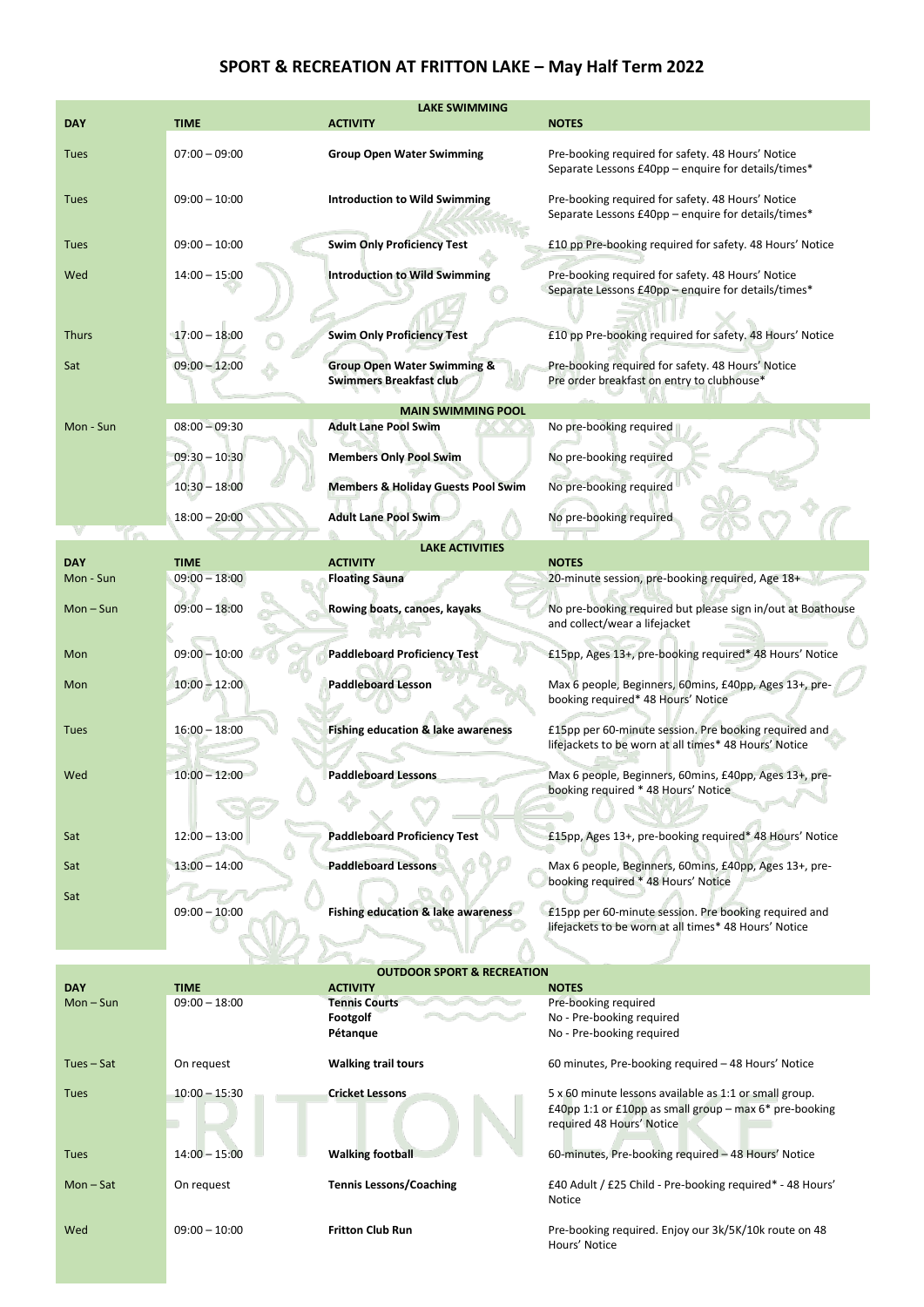|                                           |                 | SPORT & RECREATION AT FRITTON LAKE - May Half Term 2022 |                                                                                                                                                             |  |  |
|-------------------------------------------|-----------------|---------------------------------------------------------|-------------------------------------------------------------------------------------------------------------------------------------------------------------|--|--|
| Wed                                       | $10:00 - 11:30$ | Foraging Walk & Talk Tour                               | £20 Adult / £15 Child Pre-booking required* - 48 Hours'<br><b>Notice</b>                                                                                    |  |  |
| Wed                                       | $10:00 - 12:00$ | <b>Raft &amp; Shelter Building</b>                      | 120 minutes Pre-booking required – 48 Hours' Notice                                                                                                         |  |  |
| Wed                                       | $12:00 - 12:30$ | <b>Family Fitness</b>                                   | 30 minutes free fitness blast – outdoor body weight exercises.<br>Pre-booking required, 48 Hours' Notice                                                    |  |  |
| Wed                                       | $13:00 - 14:30$ | Lake Safari                                             | 1.5-hour tour - £30 Adult / £25 Child Pre-booking required* -<br>48 Hours' Notice                                                                           |  |  |
| Wed                                       | $15:00 - 16:00$ | <b>Family Walking Football</b>                          | 60 minutes activity for the whole family. Pre booking<br>required, 48 Hours' Notice                                                                         |  |  |
| <b>Thurs</b>                              | $09:00 - 11:00$ | Jeep Safari                                             | 2-hour tour - £40 Adult / £25 Child Pre-booking required* - 48<br>Hours' Notice                                                                             |  |  |
| <b>Thurs</b>                              | $10:00 - 11:00$ | <b>Walking football</b>                                 | 60 minutes Pre-booking required - 48 Hours' Notice                                                                                                          |  |  |
| <b>Thurs</b>                              | $14:00 - 16:00$ | <b>Footgolf With Jude</b>                               | 60 minutes Pre-booking required - 48 Hours' Notice                                                                                                          |  |  |
| Fri                                       | $09:00 - 13:00$ | <b>Jubilee Junior Tennis Camp</b>                       | Tennis Camp with tuition from a fully qualified tennis coach.<br>£25pp Max 10 juniors, pre-booking required 48 Hours' Notice                                |  |  |
| Fri                                       | $13:00 - 14:30$ | <b>Raft &amp; Shelter building</b>                      | 90 minutes Pre-booking required - 48 Hours' Notice                                                                                                          |  |  |
| Sat                                       | 11:00 - 12:00   | <b>Fritton Club Run</b>                                 | 48 Hour Pre-booking required. Enjoy our 3k/5K/10k route on<br>Strava                                                                                        |  |  |
| Sat                                       | $11:00 - 12:30$ | <b>Raft &amp; Shelter Building</b>                      | 90 minutes Pre-booking required - 48 Hours' Notice                                                                                                          |  |  |
| Sun                                       | $11:00 - 12:00$ | <b>Family Football</b>                                  | 60-minutes Pre-booking required - 48 Hours' Notice                                                                                                          |  |  |
| <b>BIO GYM FITNESS &amp; THERAPY ROOM</b> |                 |                                                         |                                                                                                                                                             |  |  |
|                                           |                 |                                                         |                                                                                                                                                             |  |  |
| <b>DAY</b>                                | <b>TIME</b>     | <b>ACTIVITY</b>                                         | <b>NOTES</b>                                                                                                                                                |  |  |
| Mon, Tues, Wed,<br>Thurs, Sat             | On request      | <b>Personal Training</b><br><b>Technical Workshops</b>  | Pre booking required, £40pp* 48 hours' notice<br>Pre booking required, £15pp*                                                                               |  |  |
| <b>Tues</b>                               | $10:00 - 10:30$ | <b>Stretch</b>                                          | Free 30-minute class, Pre-booking required - 48 Hours'                                                                                                      |  |  |
| <b>Tues</b>                               | $10:30 - 11:30$ | <b>HIIT</b>                                             | <b>Notice</b>                                                                                                                                               |  |  |
| <b>Tues</b>                               | $12:00 - 13:00$ | Yoga                                                    | Pre-booking required, £8pp* 48 Hours' Notice                                                                                                                |  |  |
| Wed                                       | $10:00 - 10:30$ |                                                         | Pre-booking required, £8pp* GYM CLOSED 48 Hours' Notice<br>Class may be outside                                                                             |  |  |
| Wed                                       | $10:30 - 11:30$ | Core conditioning<br><b>Dance fit</b>                   | Free 30-minute class, Pre-booking required - 48 Hours'<br>Notice                                                                                            |  |  |
|                                           |                 |                                                         |                                                                                                                                                             |  |  |
| Wed                                       | $10:30 - 15:30$ | <b>Sports Massage &amp; Holistic Treatments</b>         | Pre-booking required, £8pp* 48 Hours' Notice                                                                                                                |  |  |
|                                           |                 |                                                         | Pre-booking required. 48 hours' notice - specify on booking<br>60 mins Holistic Massage Treatment £65<br>60 mins Reiki £65<br>60 mins Hot Stone Massage £70 |  |  |
|                                           |                 |                                                         | 30 mins Indian Head Massage £50<br>Sports Massage - on request £TBC                                                                                         |  |  |
| <b>Thurs</b>                              | $10:30 - 11:30$ | <b>Summer Bootcamp</b>                                  | Pre-booking required, £8pp*48 hours' notice. Class may be<br>outside                                                                                        |  |  |
| Sat                                       | $10.30 - 11.30$ | <b>Pilates</b>                                          | Pre-booking required, £8pp* GYM CLOSED. 48 hours' notice                                                                                                    |  |  |

*Please have the following for open water swimming sessions: Wetsuit, Swim Hat & Tow Float*

*Every class has to be booked 48 hours in advance\**